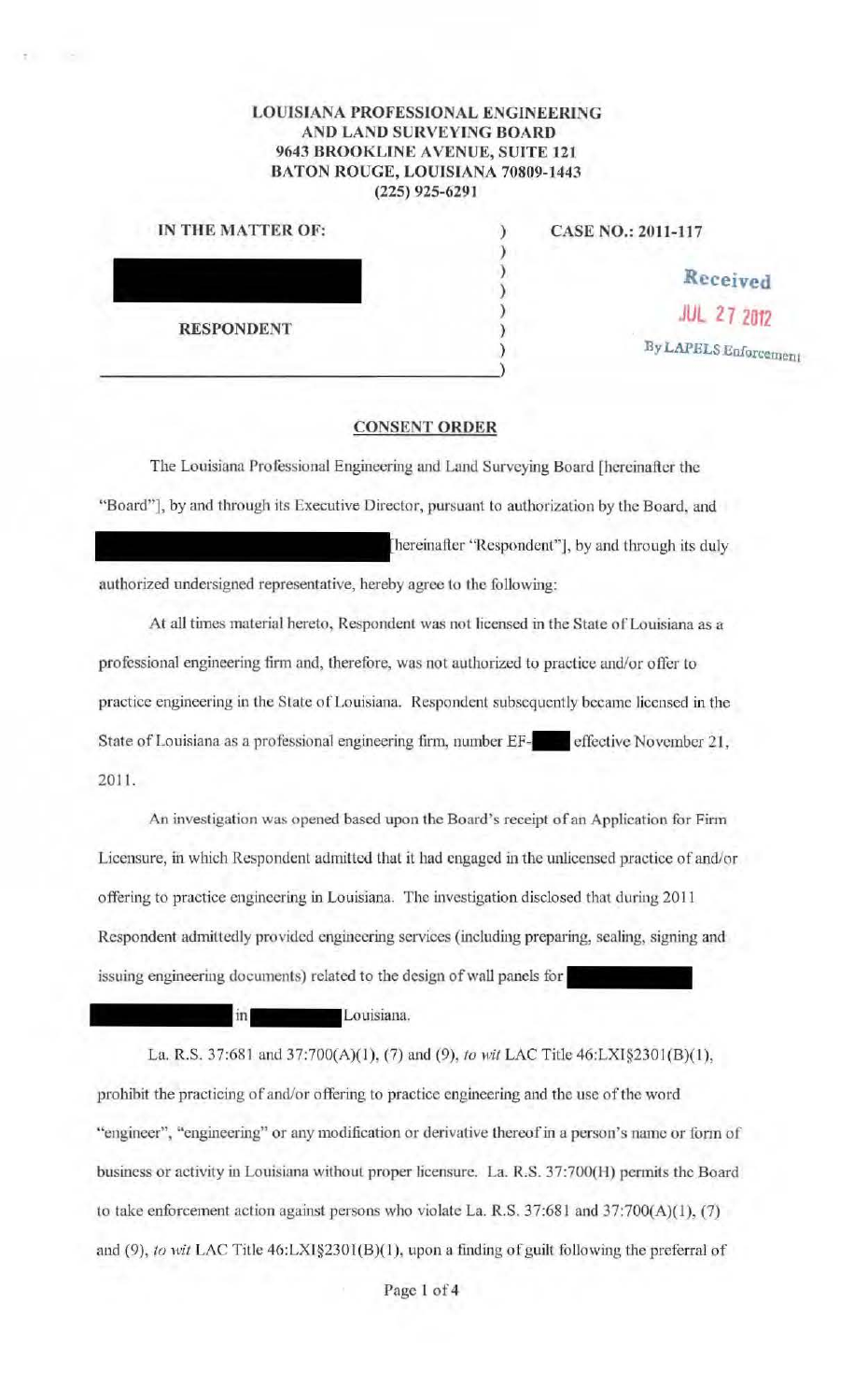charges, notice and hearing and a majority vote of its entire membership authorized to participate in the proceeding. La. R.S. 37:681, La. R.S. 37:700(A)(l), (7) and (9), La. R.S. 37:700(H) and LAC Title 46:LXI§2301(B)(1) were in effect at all times material hereto.

It is undisputed that at all times material hereto Respondent was not licensed to practice and/or offer to practice engineering in Louisiana and that during 2011 Respondent practiced and/or offered to practice engineering and used the word "engineering" in its name and in conjunction with its business in Louisiana without proper licensure.

By letter dated July 5, 2012, the Board gave notice to Respondent that it was considering the preferral of charges against Respondent on the grounds that it may have violated La. R.S. 37:681 and 37:700(A)(l), (7) and (9), *to wit* LAC Title 46:LXI§230l(B)(l), relative to practicing and/or offering to practice engineering and using the words "engineer", "engineering" or any modification or derivative thereof in a person's name or form of business or activity in Louisiana without proper license.

Wishing to dispense with the need for further enforcement action and to conclude the instant proceeding without further delay and expense, for the purpose of this proceeding only, Respondent and the Board do hereby enter into tins Consent Order, in which Respondent of its own free will consents to the issuance of a Consent Order by the Board, wherein Respondent agrees to (a) pay a fine of two hundred two hundred fifty (\$250.00) dollars, (b) pay administrative costs of three hundred eighty-two and 05/100 (\$382.05) dollars, and (c) the publishing of this Consent Order on the Board's website and a summary of this matter in the Board's official journal, the Louisiana Engineer and Surveyor Journal, without identifying Respondent by name.

Respondent adnnts to violations of the referenced laws and/or rules regarding the practicing of and/or offering to practice engineering and the use of the words "engineer", "engineering" or any modification or derivative thereof in a person's name or form of business activity in Louisiana without proper licensure. Respondent acknowledges awareness of said laws and/or rules and states that it will comply with all applicable laws and rules henceforth. Respondent has been advised of its right to be represented by counsel before the Board and/or to appear at any hearing personally or by counsel and present witnesses and evidence in its own behalf, and it hereby waives this right and its right to appeal; and he states affirmatively that it has been afforded all administrative remedies due it under the law.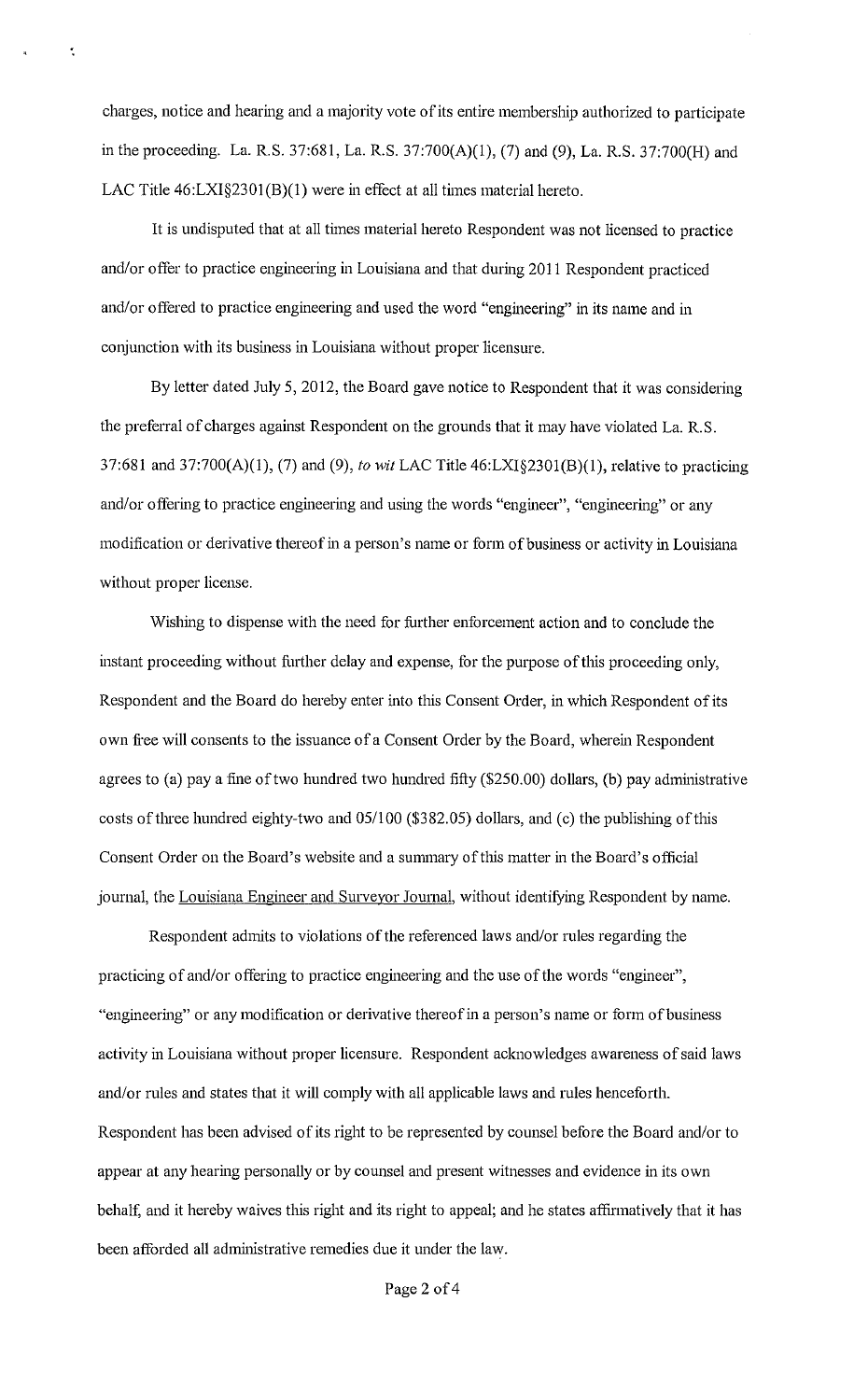Therefore, in consideration of the foregoing and by signing this Consent Order, Respondent does hereby waive its right to a hearing before the Board, to the presenting of evidence and witnesses in its behalf, to Findings of Fact and Conclusions of Law in this case, and to judicial review of this Consent Order.

 $\ddot{\bullet}$ 

Respondent hereby represents (a) that it fully understands the meaning and intent of this Consent Order, including but not limited to its final and binding effect, (b) that it has voluntarily entered into this Consent Order and that no other promise or agreement of any kind has been made to or with it by any person whatsoever to cause the execution of this instrument and (c) that the sanctions set forth in this Consent Order do not prevent the Board from taking further disciplinary or enforcement action against Respondent on matters not specifically addressed in this Consent Order.

WHEREFORE, the Louisiana Professional Engineering and Land Surveying Board and Respondent agree that:

1. Respondent shall pay a fine of two hundred fifty (\$250.00) dollars, which shall be tendered to the Board by certified check payable to the Board, due upon the signing of this Consent Order; and

2. Respondent shall pay administrative costs of three hundred eighty-two and 051100 (\$382.05) dollars, which shall be tendered to the Board by certified check payable to the Board, due upon the signing of this Consent Order; and

3. This Consent Order shall be published on the Board's website and a sununary of this matter shall be printed in the official journal of the Board, the Louisiana Engineer and Surveyor Journal, without identifying Respondent by name; and

4. This Consent Order shall not become effective unless and until it is accepted and signed by and on behalf of the Board. Should the Board not accept and sign this Consent Order, it is agreed that presentation of this matter to the Board shall not prejudice the Board or any of its members, staff, attorneys or representatives from further participation, consideration, or resolution of any further proceedings herein.